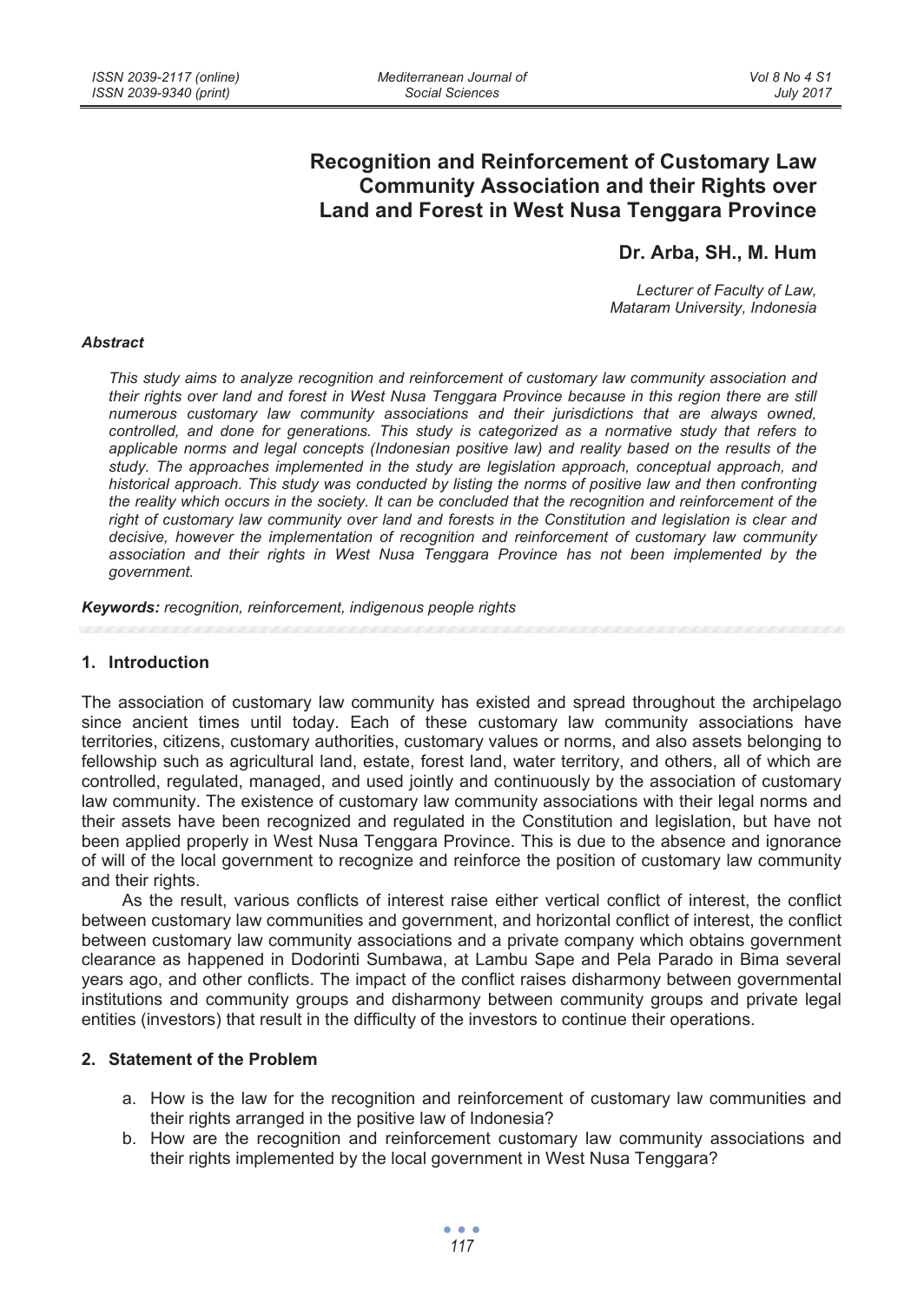## **3. Method of Study**

This study is a normative legal study, which is based on norms, values, legal principles, legal concepts, legal opinions, and research results. Therefore, the methods used involve:

*a. Approaches* 

Considering that this is a normative legal study, the approaches used are normative approach which includes statute approach, conceptual approach, and analytical approach.

- *b. Source of legal material*  Legal material is obtained through library research which consists of primary legal materials in the form of Laws, Government Regulations, Presidential Regulations, Regional Regulations, and others; secondary legal materials in the form of concepts, expert opinions, and research results; and tertiary legal materials in the form of language dictionaries and legal dictionaries (Soekanto, 1984).
- *c. Legal material collection technique*  The collection of legal materials is conducted by reviewing and analyzing the literature materials, that is examining the laws and regulations as well as books, and the results of prior research related to this legal issue.
- *d. Methods of analyzing legal material*  The method used is descriptive normative, that is the analysis of legal materials by making legal interpretations, either authentic interpretation, grammatical interpretation, or systematic interpretation.

## **4. Discussion**

*4.1 Legal arrangements on the recognition and reinforcement of the existence of customary law communities and their rights in the positive law of Indonesia* 

## *4.1.1 Conception of Customary Law Community Association*

The conception of customary law community association can be found as follows:

Kusumadi Pujosewojo defined legal community as a society that establishes, is bound by, and abides their own law. Whereas customary law community is a society that arises spontaneously in certain areas, whose establishment is not established or commanded by the higher authorities or other rulers with a great sense of solidarity among the members, who regard non-members as outsiders and use their territory as a source of wealth that can only be fully utilized by the members (Soemardjono, 2001).

Boedi Harsono said, "Customary law community with various names in accordance with their respective regional languages is a group of people bounded by their customary legal order as citizens with a legal partnership because of the unity of residence or on the basis of descent equality" (Harsono, 2002).

Legal communities have a sovereign over their territory (*tanah ulayat*) and they, through the leader of tribe, also have full authority to organize and manage relationship between the people and the nature (Bakri, 2007).

Criteria for the existence of customary law people are:

- 1. The community is still in the form of familiar community (*rechtsgemeenschap*) and resides within the territory of customary law concerned;
- 2. An institution is in the form of traditional ruling (Traditional Institutional Structure) that is still functioning;
- 3. It has a clear customary law territory limits recognized/agreed by the community and among customary law community;
- 4. There are customary laws relating to forests which are still adhered to;
- 5. The communities still carry out the utilization and collection of forest products in the surrounding for the fulfillment of daily life and/or the existence of religious relations and community relations with customary forests; and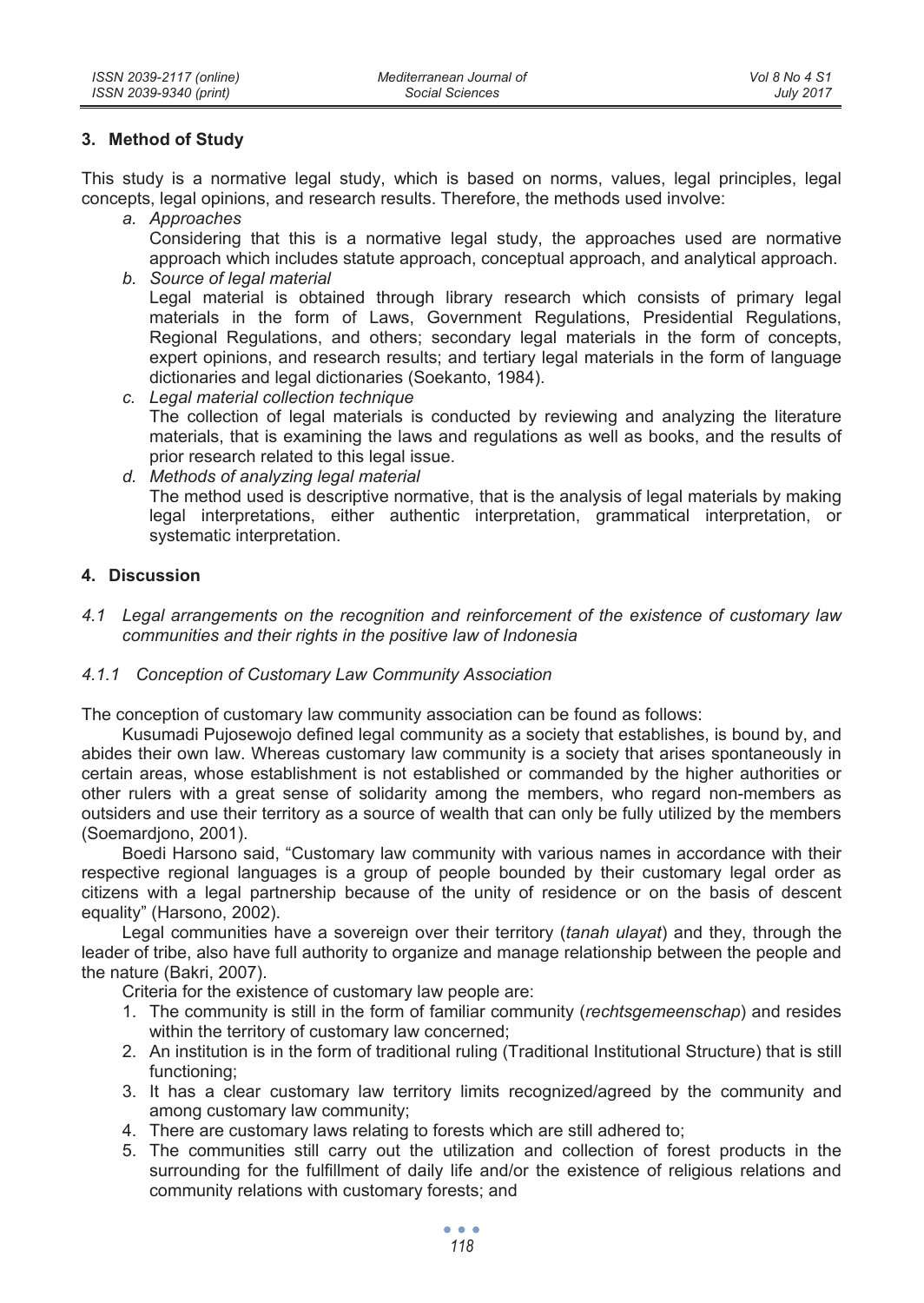6. Communities in and around the forest are entitled to compensation for the loss of access to the surrounding forests as employment to meet their living needs due to the establishment of forest area. In this case, everyone is entitled to compensation for the loss of rights to their land as a result of the establishment of forest areas.

The experts of customary law argued that the characteristics of customary law People (*adatrechtsgemenschap*) are:

- 1. having an organized human unity;
- 2. staying in a certain area;
- 3. having rulers;
- 4. having material and immaterial wealth;
- 5. having a value and trust system; and
- 6. Having their own legal order.

Based on the characteristics mentioned above, one of the examples in the area of West Nusa Tenggara that still exists to date based on the results of research is located in Bayan District, North Lombok. Applying the principles of democracy, the community digs the spirit of community life in collective leadership system. The non-single authority is held by the village head as a part of collective leadership, known as *wet tu telu* (*wet* = territory, *tu* = person = *telu* = three) or each territory has its own leader namely: *wet agama, wet adat istiadat,* and *wet pemerintah*. *Wet agama* is led by *kiai*, *bikku,* or *pedanda* as the ruler of religious norm, *wet adat istiadat* is led by a *mangku* (apparatus) and the members of each *mangku*, like *mangkubumi* (waters), *mangku alas* (forest environment), and others. The role of *mangku* acts as the formulator and determinant of *awig-awig*, the giving of customary sanction by the leader of traditional ritual event. *Wet pemerintahan* is led by *pamusungan* (village head, meaning top chief). The leadership of *wet tu telu* was done in the Dutch colonial era and the old order before it was formalized by Law No. 5/1974 and Law N0 5/1979 on village administration.

## *4.1.2 Conception of Customary Rights*

The conception of *hak ulayat* (customary right) is proposed by the following legal experts. Boedi Harsono said, "*Hak ulayat* is a series of powers and obligations of a particular customary law community over a certain territory that becomes their *ulayat*, as "*lebensraum*" of its citizens to take advantage of natural resources, including land, that exist in the region" (Harsono, 2002).

Maria S.W. Sumardjono said, "In general, the understanding of *hak ulayat* primarily concerns on the legal relationship between customary law community and their land in their territory" (Sumardjono, 2008).

The definition of customary rights herein is a communalistic trait that points to the common right by members of the customary law community over a particular land. In practice, the group may be a territorial customary law community (village, clan, forest) or genealogic customary law community, such as tribe. The citizens as members of the group have the right to control and use some of the common ground to meet their personal and family needs, but there is no obligation to take over and use them collectively.

The subject of *hak ulayat* holders is the customary law community concerned, consisting of the citizens. Therefore, the subject of *hak ulayat* is not individual and not the leader of tribe. On the other hand, the object of *hak ulayat* is the area existing in the customary law association which becomes the authority of the customary law community association. Various customary rights that exist in Indonesia include: "*hak pertuanan*" in Ambon, "*panyapeto*" in Kalimantan, "*wewengkon*" in Jawa, "*Prabumian*" in Bali, "*Tanah Paer*" in Lombok, and "*Ulayat*" in Minangkabau (Arba, 2015).

Boedi Harsono argued that *hak ulayat* over land can be ascertained based on the fact that:

- 1. There is still a group of people as citizens of a particular customary law community association, that becomes a customary law society;
- 2. There is still a territory which becomes *ulayat* of the customary law community, which is realized as the land belongs to its citizens as their "*lebensraum*"; and
- 3. There is still a customary ruler who is in fact recognized by the members of the customary law community, performing daily activities as implementers of *hak ulayat* (Harsono, 2002).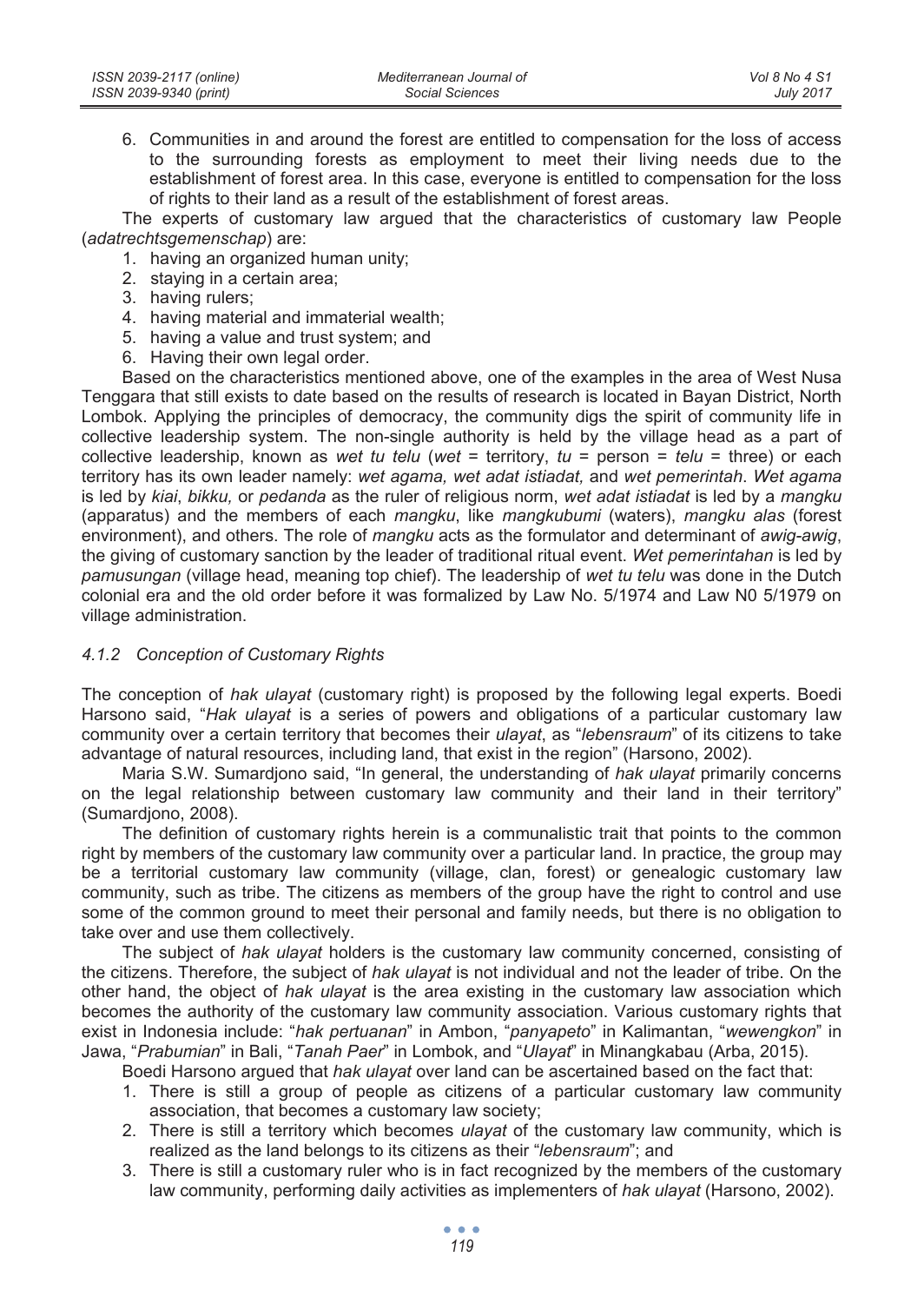| ISSN 2039-2117 (online) | Mediterranean Journal of | Vol 8 No 4 S1    |
|-------------------------|--------------------------|------------------|
| ISSN 2039-9340 (print)  | Social Sciences          | <b>July 2017</b> |

The criteria determining the existence of *hak ulayat,* according to Sumardjono (2008), should be seen from 3 (three) things:

- 1. The existence of customary law communities that fulfill certain characteristics as subject of *hak ulayat*;
- 2. The existence of land/territory with certain limits as *lebensraum* which is the object of *hak ulayat*; and
- 3. The existence of the authority of customary law community to perform certain actions.
- *4.1.3 Legal arrangements on the recognition and reinforcement of customary law community associations and their rights*

Legal arrangements on the recognition of the existence of *hak ulayat* of customary law communities and their rights are regulated in the Constitution (the 1945 Constitution) as well as various laws and regulations.

UUD 45 (amendment) Article 18 b determines: *State recognizes and respects the unity of customary law people along with their traditional rights as long as they are alive and in accordance with the development of society and the principles of the Unitary State of the Republic of Indonesia laid down in law*.

Law No. 5 of 1960 on the Agrarian Basic Regulations has clearly defined the recognition and reinforcement of customary law community rights as set forth below:

- *1.* Article 2 Paragraph (4) determines: *The implementation of the right to control of the State may be authorized to the Indigenous Territories and customary law communities, insofar as it still exists, is merely necessary, and does not contrary to the national interest in accordance with the provisions of the Government regulation.*
- 2. Article 3 determines: Bearing in mind the provisions of Articles 1 and 2, *the implementation of customary rights and similar rights from customary law communities, to the extent that in reality they still exist, shall be such as to be in accordance with the national and state interests based on the unity of the nation and should not conflict with other higher laws and regulations.*
- 3. Article 56 determines: *As long as the Law on property rights as mentioned in article 50 paragraph 1 has not yet been established, the prevailing provisions shall be the provisions of local customary law and other regulations on land rights which authorize as or similar to those referred to in article 20, provided that it is not inconsistent with the spirit and provisions of this Act.*

Further implementation of the provisions, the government issued the Regulation of the Minister of Agrarian Affairs Number 5 of 1999 on the Guidelines for the Settlement of Customary Right Dispute. Article 1 explains that customary rights are the authority which, according to customary law, belongs to certain customary law community that becomes the environment of its citizens to benefit from natural resources, including land within the territory for survival and livelihood.

Accordingly, the recognition of customary law community rights and access to natural resources (land) is also recognized internationally, as can be seen in the ILO (International Labor Organization) Convention No. 169 concerning indigenous people and customary law people in independent States which came into force on 5 September 1991 stipulating that: *the government is obliged to respect the culture and spiritual values of indigenous people who are held up in their relationship to the land they occupy or use* (Ismi, 2016).

Law No. 41 of 1999 on Forestry in Chapter IX on customary law communities in Article 67 paragraph (1) states; The people of customary law insofar as they still exist and are acknowledged to be entitled to:

- 1. Collect forest products to meet the daily needs of the community concerned;
- 2. Carry out forest management activities under applicable customary law and not contradicting the law; and
- 3. Gain empowerment in order to improve welfare.

Indigenous people in their participation in controlling and access to natural resource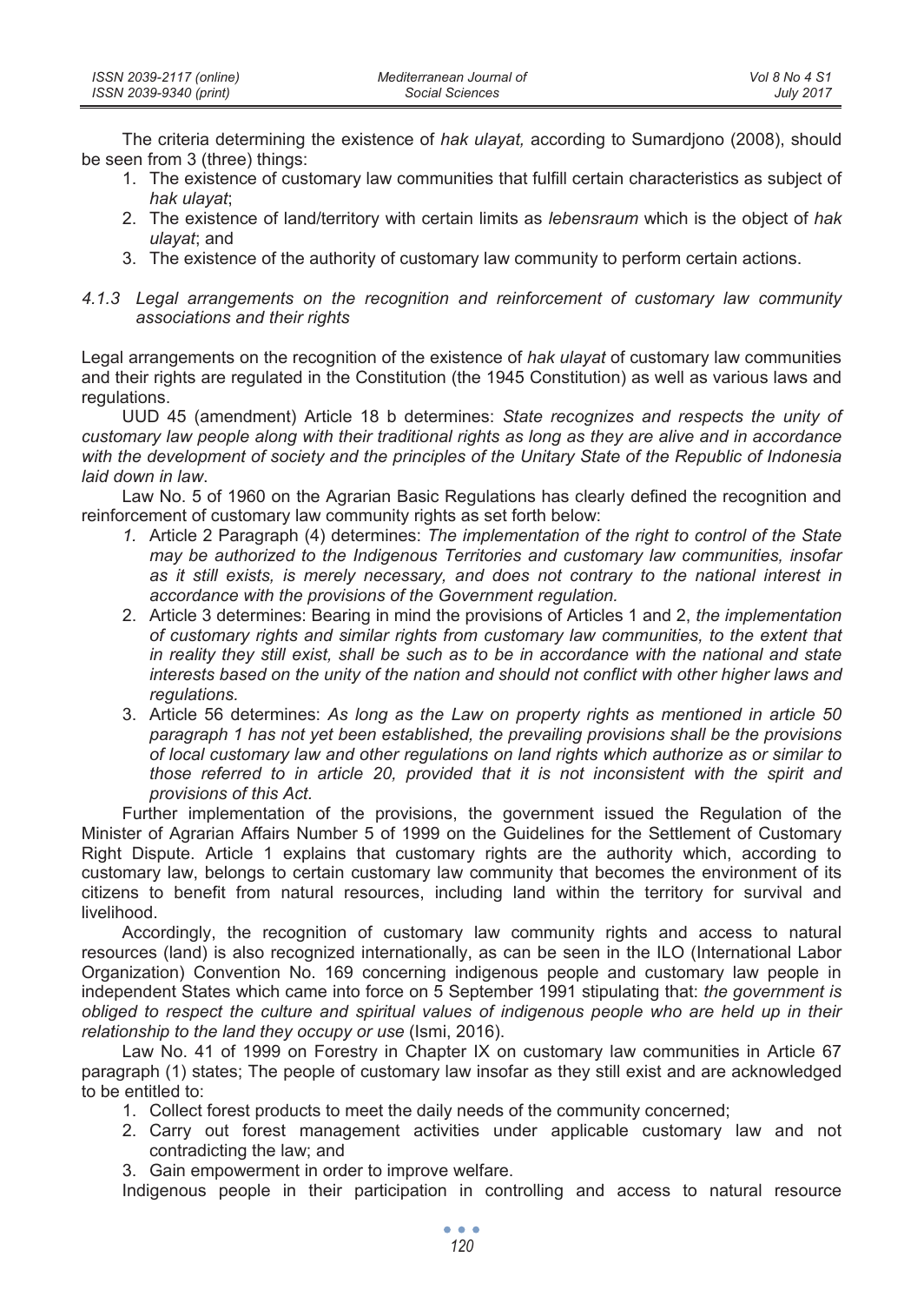| ISSN 2039-2117 (online) | Mediterranean Journal of | Vol 8 No 4 S1    |
|-------------------------|--------------------------|------------------|
| ISSN 2039-9340 (print)  | Social Sciences          | <b>July 2017</b> |

management, especially forests, according to the Draft Law on Indigenous Forests mentioned are entitled to:

- 1. Manage forests within their customary jurisdiction;
- 2. Practice local knowledge, technology, and wisdom in managing forests;
- 3. Obtain facilitation from the government and/or local government and NGOs in the context of its empowerment;
- 4. Obtain protection from the government and/or local government; and
- 5. Participate in forest management and forest oversight.
- The customary law community recognized for its existence shall:
- 1. Maintain and protect the forest from damage;
- 2. Utilize the forest in accordance with its main function
- 3. Rehabilitate and reforest customary forests;
- 4. According to the customary forest utilization stage, pay the land tax and building on customary forest land.

However, customary forests as recognized by the Forestry Law are included into state forests within the territories of customary law people. Yet, the customary law community right to the forest will be recognized as long as the fact remains and with its existence is permitted to:

- 1. Collect forest products to meet the daily needs of the indigenous people concerned;
- 2. Conduct forest management activities under customary law applicable and not contrary to law; and
- 3. Get empowerment in order to improve welfare.

However the provisions of the Act No. 41 of 1999 on Forestry hereinafter by the Constitutional Court Decision No. 35/PUU-X/2012 annulled several articles contained in the Act, among others Article 1 point 6 stating that customary forest is a State forest stated by the Constitutional Court that customary forests are forests belonging to indigenous people and not state forests.

Furthermore, in the framework of the Agrarian Reform, the legal policy on the regulation of customary rights is set forth in the MPR Decree No.IX/MPR/2001 on Agrarian Reform and Natural Resource Management. Article 6 determines the recognition of customary rights, among others, as follows:

- 1. Paragraph (1) on the customary rights of customary law communities on land, water, vegetation, and animals in their areas which are the source of their livelihoods that are in fact still in progress, recognized, respected, and protected in accordance with the dynamics of the development of customary law people, national and State interest, and the principle of the Unitary State of the Republic of Indonesia;
- 2. Paragraph (2) on the recognition of customary rights as referred to in paragraph (1) that may be confirmed by legislation based on certain criteria and research results involving the relevant customary law community, related institution, academician, and NGO.

The legislation in question is in the form of Regional Regulation of Regency/Municipality if the territory of customary rights is located in the Regency/City area, provincial Regulation if the customary right is in two districts or cities or more, and Presidential Decree if the customary right is in two or more Provinces;

- 3. Paragraph (3) on the criteria of the customary rights which are still referred to in paragraph (2) includes the following elements:
	- a) Customary law people;
	- b) The territories in which customary land rights take place:
	- c) Relationships, interconnections, and dependence of customary law people with the land;
	- d) The authority to regulate collectively the utilization of land, waters, plants and animals in the territory of the legal community under customary law.

Law No. 6 of 2014 on Villages clearly recognizes the existence of customary rights as follows:

- 1. Article 96 determines: *Government, Provincial Governments, and Regency/Municipal Governments undertake the structuring of customary law community association to be determined as Indigenous Village.*
- 2. Article 97 determines: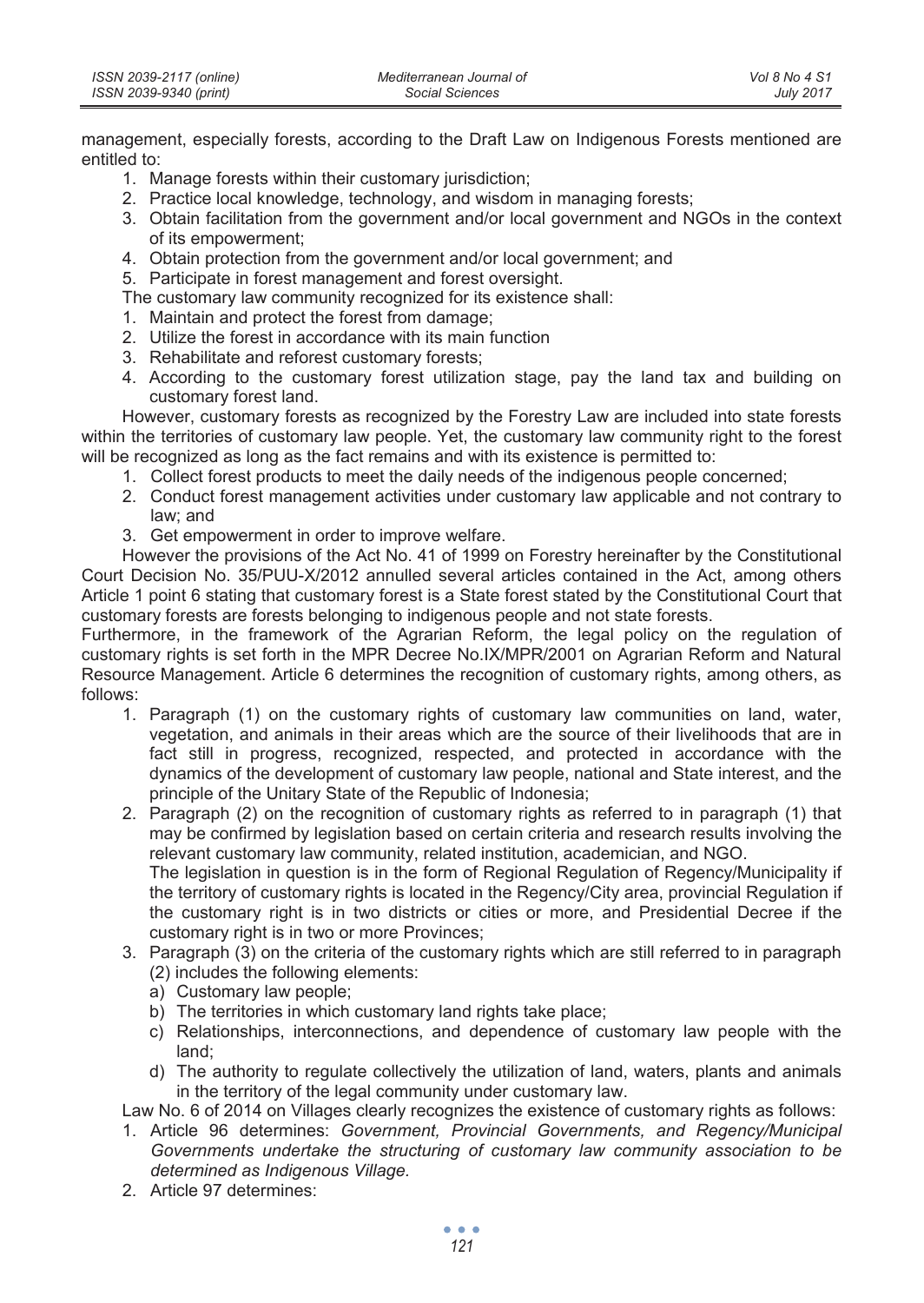- a) *Determination of Indigenous Villages as referred to in Article 96 meets the following requirements: a. The association of customary law people and their traditional rights are still alive, whether they are territorial, genealogical or functional; b. The association of customary law people and their traditional rights is seen based on the development of society; and c. The association of customary law people together with their traditional rights are in accordance with the principle of the Unitary State of the Republic of Indonesia.*
- b) *Association of customary law community and its traditional right as referred to in*  paragraph (1) letter a shall have territory and at least fulfill one or a combination of *elements of: a. communities whose citizens have shared feelings within the group; b. customary government institutions; c. property and/or customary objects; and/or d. the device of customary law norms.*
- c) *Customary law community association and their traditional right as referred to in paragraph (1) letter b shall be considered in accordance with the development of the society if: a. its existence has been acknowledged under the existing law as a reflection of the development of values considered ideal in today's society, both general and sector laws; and b. the substance of the traditional right is recognized and respected by the citizens of the unity of the community concerned and the wider society and not contrary to human rights*.
- d) *A customary law community association together with their traditional rights as referred to in paragraph (1) letter c is in accordance with the principle of the Unitary State of the Republic of Indonesia if such customary law society does not bother the existence of the Unitary State of the Republic of Indonesia as a political unity and legal entity in which: a. it does not threaten the sovereignty and integrity of the Unitary State of the Republic of Indonesia; and b. the substance of customary law norms is appropriate and not contrary to the provisions of the laws and regulations*.

Regulation of the Minister of Agrarian Affairs/Head of National Land Affairs Bureau no. 5 of 1999 concerning the Guidance on the Settlement of Problems of Indigenous People Customary Rights (known as Permeneg Agraria No. 5 Year 1999).

- 1. Article 1 stipulates that: *Customary land is a plot of land on which there is customary right of a certain customary law community. Meanwhile, customary law people are a group of people bound by their customary legal order as citizens with a legal partnership because of the similarity of residence or on the basis of descent*.
- 2. Article 5 determines: *Regional Government is the party authorized to determine and grant recognition of customary rights in their respective areas through regional regulations*.
- *4.2 The implementation of the recognition and reinforcement of the existence of customary law community associations and their rights by the central and regional governments*

The 1945 Constitution, MPR Decree No. IX/MPR/2001, and various laws and regulations have regulated and clearly and firmly acknowledged the existence of customary law community associations and their rights in the territory of the legal alliance. The association of customary law community and their rights are still acknowledged as long as it exists, which means that the association of customary law communities must meet the requirements as determined by the laws. Either the 1945 Constitution, MPR Decree No. IX/MPR/2001 or various laws and regulations delegates to regional governments to acknowledge and strengthen Local Regulations.

In West Nusa Tenggara region there are several areas of customary law associations that control a certain territory and have certain assets that are managed and used together continuously. The association of customary law communities fulfills the criteria as established by the applicable laws and regulations, which are: 1. customary law community associations, 2. rules governing laws, 3. certain jurisdictions, and 4. continuous joint management. For instance, in Lombok Island there is customary land named *"Tanah Paer"* and "*Tanah Pauman*". The lands are controlled and managed jointly by members of the customary law community (Arba, 2013).

In North Lombok, Bayan District, there are some villages that still maintain their customary law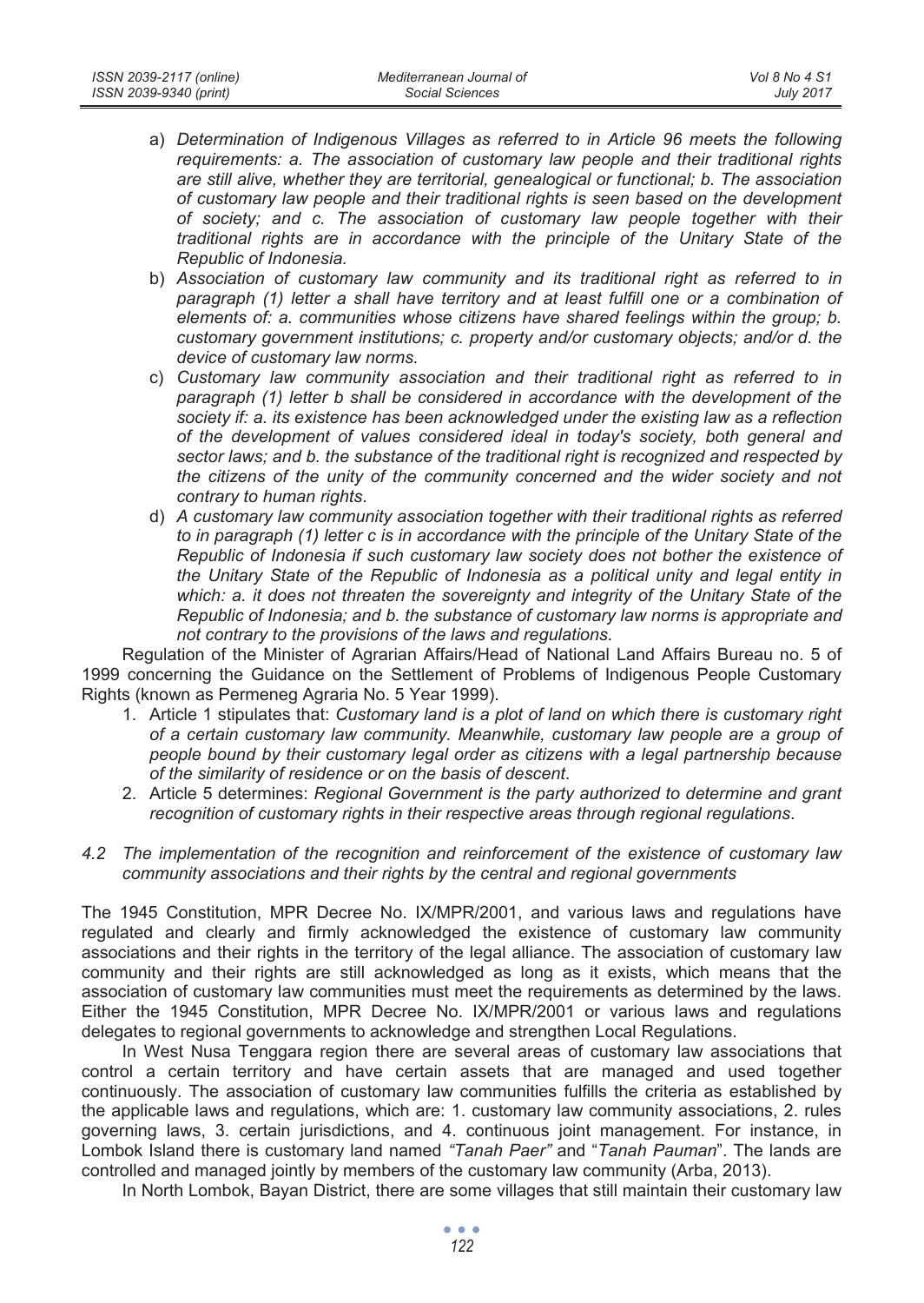in the framework of forest protection, including Bayan village and Mandala village. In these two villages, until now customary institutions and local wisdom values still exist. The customary law community of Bayan village in maintaining and protecting their customary forest area constitutes an institution and rule of law that stems from local wisdom values that must be obeyed by the customary law community and must also be obeyed by members of other customary law communities. Customary law created by the indigenous community of Bayan known as *Awig-Awig*  (Arba, 2017).

In Bayan village, customary law community associations and their customary territories are only reinforced by Village Regulation No. 1 of 2006 on the *Awig-Awig* of Customary Forest of Bayan Village. In fact, until now the customary land and customary forest rights have not obtained legal recognition and guarantee from local government in the form of Local Regulation.

### **5. Conclusion and Recommendations**

#### *5.1 Conclusion*

Legal arrangements on the recognition and reinforcement of the existence of customary law community associations and their rights in the 1945 Constitution, MPR Decree No.IX/MPR/2001, ILO Convention no. 169, the Laws, and various laws and regulations have clearly and unambiguously stated the existence of customary law community associations and their rights in the territory of the legal association.

The implementation of the recognition and reinforcement of the existence of customary law community associations and their rights by the Constitution and the laws and regulations, government regulations, and ministerial regulations shall be carried out under Regional Regulations. However, until now the provincial, district, and municipal governments in the province of West Nusa Tenggara have not had the political will to enact Local Regulations on the recognition and reinforcement of the existence of customary law community associations and their rights.

#### *5.2 Recommendations*

Based on the above facts, the authors recommend:

- a. Considering the existence of customary community associations in the province of West Nusa Tenggara which is still in accordance with the requirements and criteria determined by the regulations of the legislation, the regional government must immediately establish a Regional Regulation on the recognition and reinforcement of the existence of customary law community associations and their rights.
- b. Local governments should cooperate with universities to conduct field studies on the existence of customary law community associations and their rights as well as to design academic manuscripts and draft local regulations.

## **References**

Arba. (2015). *Hukum Agraria Indonesia*. Sinar Grafika. Jakarta.

- Arba. (2017). *Eksistensi Pranata Lokal dalam Pengelolaan Hutan Adat pada Persekutuan Masyarakat Hukum Adat di Desa Bayan Kabupaten Lombok Utara. Research Result.* 2017: 21.
- Arba. (2013). *Eksistensi Hak Ulayat Menurut Hukum Positif Indonesia*. Paper presented at Forum Group Discussion in cooperation of DPR RI and Faculty of Law of Universitas Mataram.
- Bakri, M. (2007). *Hak Menguasai Tanah Oleh Negara, (Paradigma Baru Untuk Reformasi Agraria)*. Citra Media. Yogyakarta.
- Harsono, B. (2002). *Menuju Penyempurnaan Hukum Tanah Nasional, dalam Hubungannya dengan TAP MPR RI IX/MPR/2001*. Universitas Trisakti. Jakarta.
- Ismi, H. (2016). *Pengakuan dan Perlindungan Hukum Hak Masyarakat Adat Atas Tanah Ulayat dalam Upaya Pembaharuan Hukum Nasional*. Jurnal Ilmu Hukum. Vol. 3 No. 1, May 20.
- *Soemardjono,* M.S.W. (2001). *Kebijakan Pertanahan antara Regulasi dan Implementasiny.* Kompas. Jakarta.